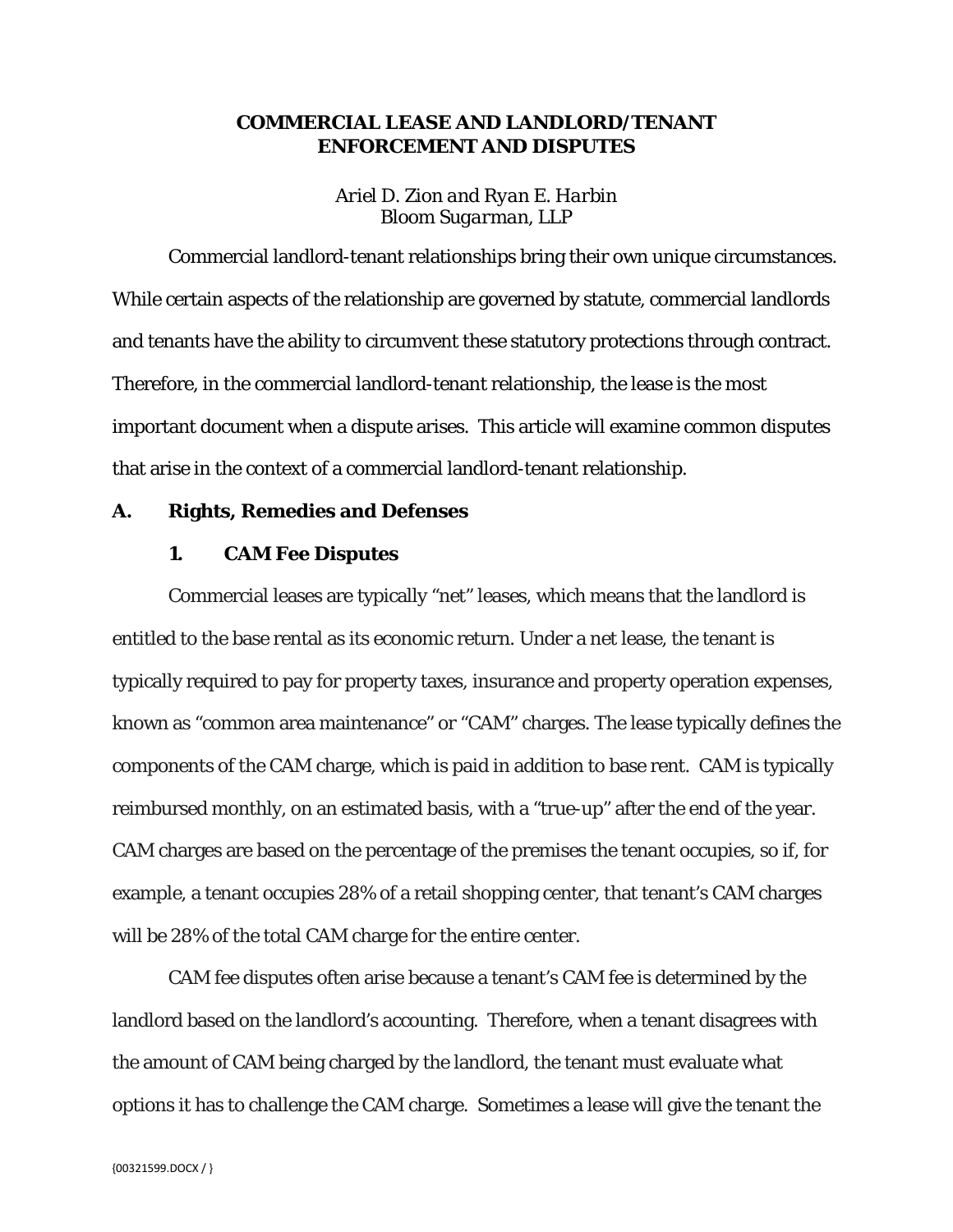right to audit the landlord's books and records in the event of a CAM dispute. In the absence of such a provision, a tenant is left to implore a court to allow it to inspect such records through the implied duty of good faith and fair dealing found in every contract.

The implied duty of good faith and fair dealing imposes a duty upon the parties to cooperate with each other so that each may obtain the full benefit of performance under the contract. This covenant allows a court to imply terms in a contract that are necessary to effectuate the contract's express terms. Practically speaking, this means that courts will infer a general right by the tenant to verify the accuracy of CAM charges. However, there is less of a consensus over whether a right to conduct an audit can be implied in a lease agreement that otherwise lacks an audit provision. The Georgia appellate courts have not yet addressed this issue to provide guidance as to whether a Georgia tenant can force such an inspection.

#### **2. Repair/Maintenance**

From a tenant's perspective, the landlord's obligation to repair and maintain the premises is the lease's most important requirement. Georgia law places the obligation to repair and maintain the leased premises clearly with the landlord.[1](#page-1-0) Georgia law also holds the landlord liable for damages incurred by either the tenant or third parties resulting from the landlord's breach of his duty to keep the premises in good repair.[2](#page-1-1) In commercial leases, however, a landlord may transfer the repair obligation to the tenant by express provision in the lease.[3](#page-1-2)

{00321599.DOCX / }  $2$ 

<span id="page-1-0"></span><sup>1</sup> O.C.G.A. § 44-7-13; Lewis & Co. v. Chisholm, 68 Ga. 40 (1881).

<span id="page-1-1"></span><sup>2</sup> O.C.G.A. § 44-7-14.

<span id="page-1-2"></span><sup>3</sup> Gaffney v. EQK Realty Investors, 213 Ga. App. 653 (1994).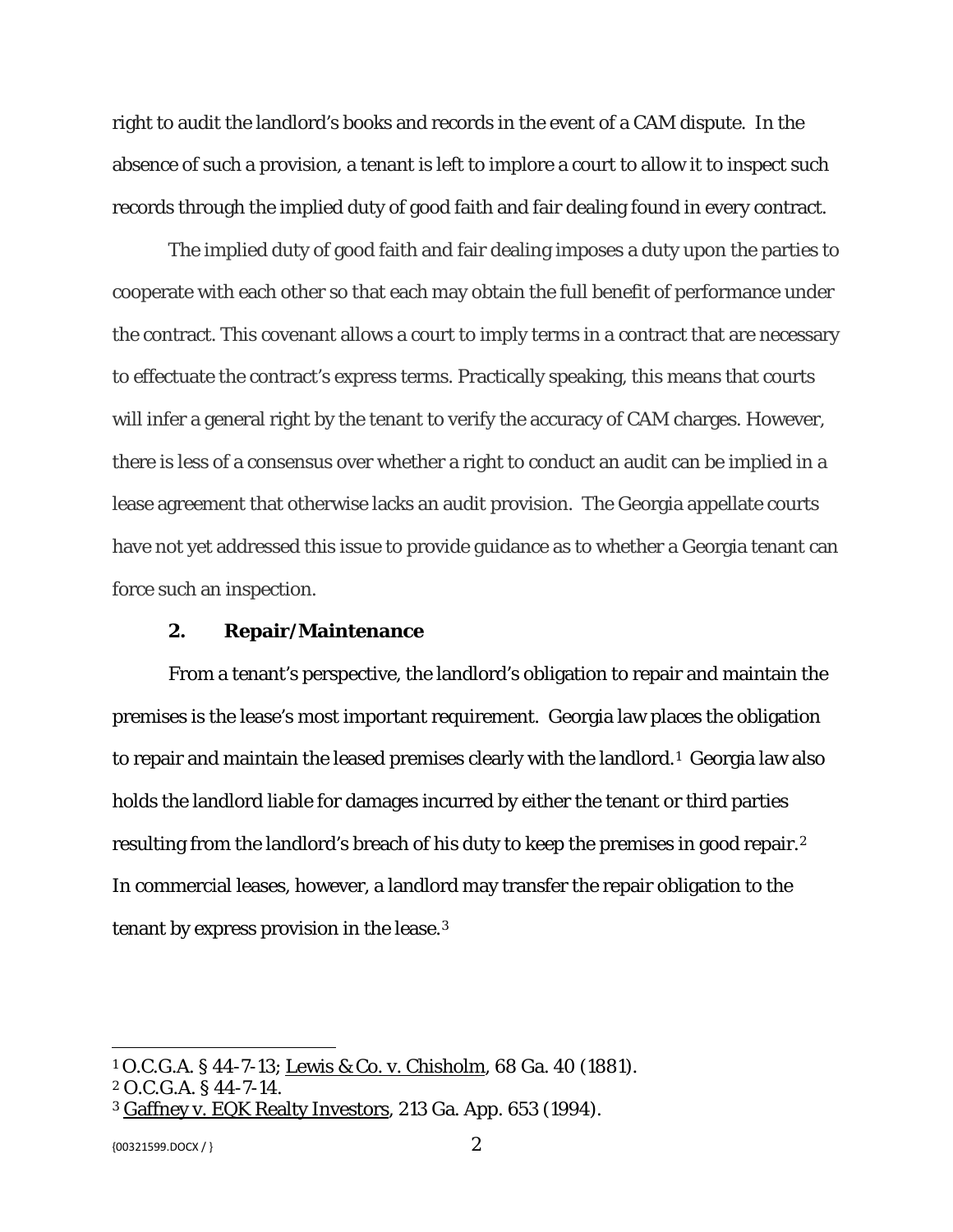If the lease is silent on this issue, O.C.G.A. § 44-17-13 governs the landlord's obligation to repair the premises.[4](#page-2-0) This is especially important in commercial leases where the landlord and tenant contract to be responsible for different the maintenance and repair of different aspects of the property. For example, the lease may provide that the landlord is responsible for maintaining the roof, exterior walls, and foundation; while the tenant may be responsible for maintaining the interior walls and flooring, HVAC system and plumbing. If the lease is silent as to which party is responsible for maintaining the electrical system, under Georgia law, that duty falls to the landlord.<sup>5</sup> The best way to avoid this issue is to expressly state which aspects of the property one party will be responsible for repairing, and then state that the other party is responsible for everything else. The lease should also specify which party is responsible for performing routine maintenance and repairs required by governmental codes.

Of course, a landlord cannot fix what it does not know is broken. Since most leases given the tenant exclusive possession of the premises, most leases also include a requirement that the tenant notify the landlord of needed repairs as a prerequisite to holding the landlord liable for breach of his duty to repair. Under Georgia law, unless the lease says otherwise, oral notice is sufficient.<sup>6</sup> For this reason, it is important to include a written notice requirement in the lease. Even if the lease requires written notice, a landlord may waive this requirement by his conduct in acting upon oral notice.[7](#page-2-3)

<span id="page-2-0"></span><sup>4</sup> Sewell v. Royal, 147 Ga. app. 88 (1978).

<span id="page-2-1"></span><sup>5</sup> See Midtown Chain Hotels Co. v. Bender, 77 Ga. App. 723 (1948).

<span id="page-2-2"></span><sup>6</sup> Overstreet v. Rhodes, 93 Ga. App. 422 (1956), *rev'd on other grounds* 212 Ga. 521 (1956).

<span id="page-2-3"></span><sup>7</sup> In re Max Specialists, Inc. v. Nat'l Life Ins. Co., 207 Ga. App. 624 (1993).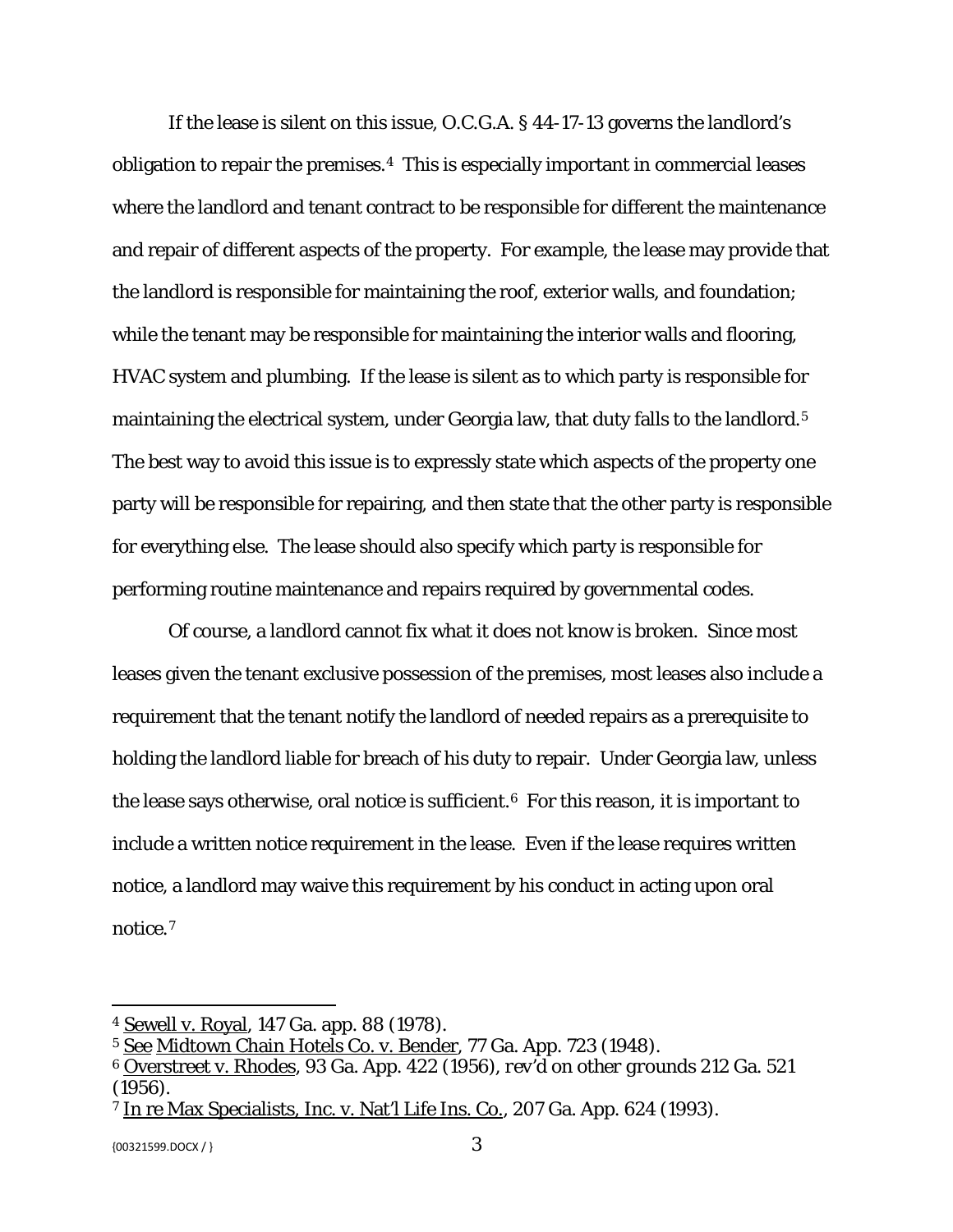If a landlord fails to make repairs after being on notice, a tenant has three options to enforce the landlord's obligations: (1) the tenant may perform the repairs himself and seek reimbursement from the landlord; (2) the tenant may file suit against the landlord for damages; or (3) if the landlord sues the tenant for non-payment of rent, the tenant may file a counterclaim for recoupment. The tenant does not, however, have the right to withhold rent payments for the landlord's failure to repair the premises. This is because the tenant's obligation to pay rent and the landlord's obligation to repair the premises are separate and distinct covenants.[8](#page-3-0) 

If the landlord's failure to repair the premises rises to such a level that the tenant can no longer utilize the premises for the reason it was leased, the tenant may abandon the premises and cease paying rent based on the defense of constructive eviction.[9](#page-3-1) It is not sufficient that the landlord's failure to repair results in a mere inconvenience to the tenant – the landlord's failure must result in the *untenantability* of the property.[10](#page-3-2) In order to find a constructive eviction has occurred, there are several essential elements: (a) the landlord's failure to repair the premises has allowed the premises to deteriorate to the extent that the premises is unfit for the tenant to carry on the business for which the premises was rented; (b) the landlord could not restore the premises to a fit condition by ordinary repairs which could be made without reasonable interruption to the tenant's business; and (c) the tenant has actually vacated the premises.[11](#page-3-3)

<span id="page-3-0"></span><sup>8</sup> Lewis & Co. v. Chisholm, 68 Ga. 40 (1881); see also Williams v. Housing Auth., 158 Ga. App. 734 (1981); Hardwick, Cook & Co. v. 3379 Peachtree Ltd., 184 Ga. App. 822 (1987). <sup>9</sup> Lewis & Co. v. Chisholm, 68 Ga. 40 (1881).

<span id="page-3-2"></span><span id="page-3-1"></span><sup>10</sup> SunAmerica Fin. v. 260 Peachtree St., 202 Ga. App. 790 (1992).

<span id="page-3-3"></span><sup>11</sup> Thrisk v. Coldwell Banker/Barton & Ludwig Realtors, 172 Ga. App. 236 (1984); see Snipes v. Halpern Enterprises, Inc., 160 Ga. App. 207 (1981) (barring a constructive eviction claim when the tenant accepts the premises "as is" because the condition complained of existed at the time of executing the lease).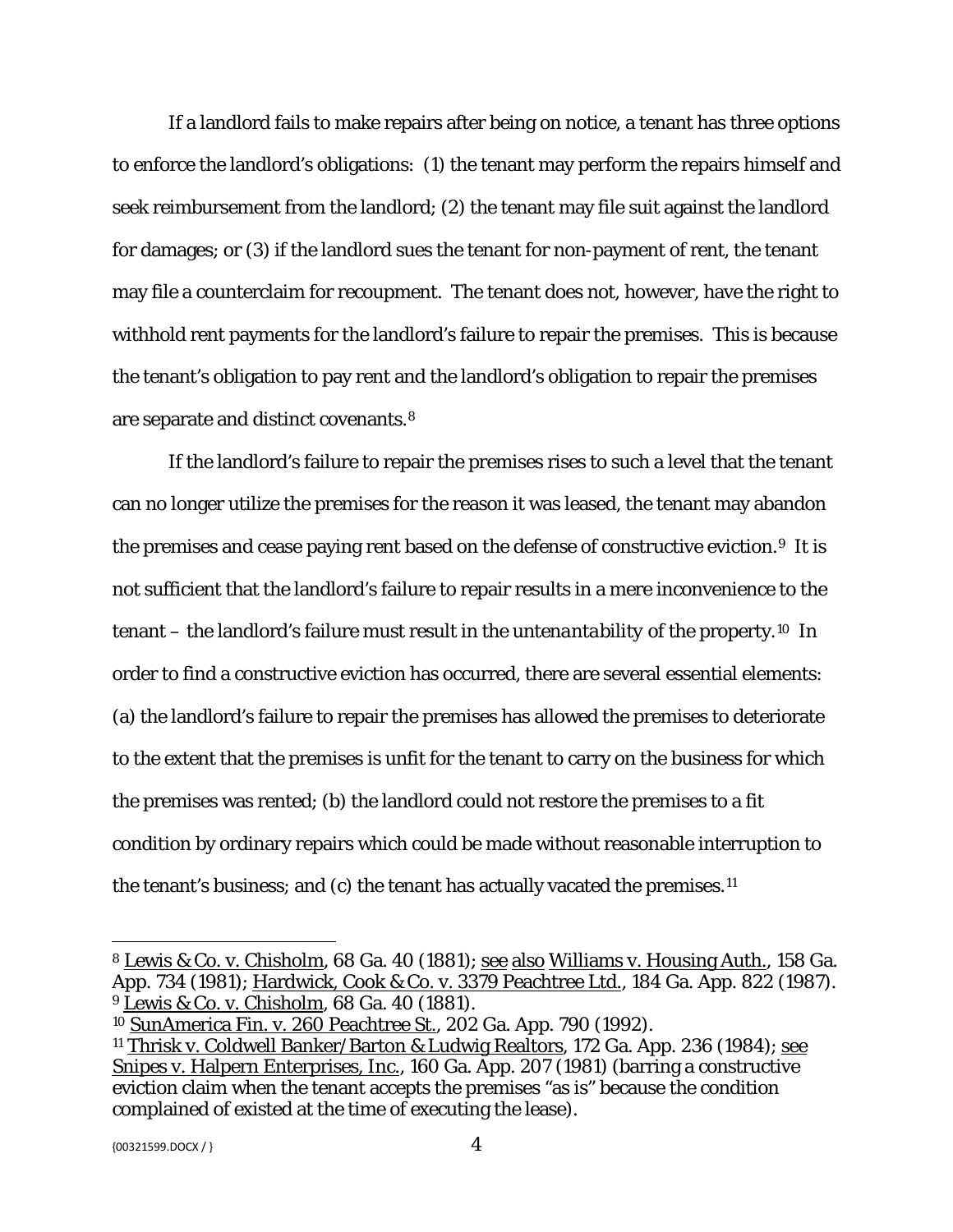### **3. Lease Extension**

Disputes over lease extensions arise most often as a result of poorly drafted lease language that insufficiently specifies the terms of the extension. Georgia's appellate courts distinguish between a lease "extension" and a lease "renewal." A lease "extension" merely lengthens the time upon terms and conditions stated in the lease without the requirement of a new agreement.[12](#page-4-0) A "renewal" contemplates the execution of a new contract due to the determination of a new rental rate.[13](#page-4-1) 

In McCormick v. Brockett,<sup>[14](#page-4-2)</sup> the Georgia Court of Appeals described what is necessary for a provision in a lease providing for a renewal must contain to be enforceable:

A provision for the renewal of a lease must specify the terms and conditions of the renewal with such definite terms and certainty that the court may determine what has been agreed on, and if it falls short of this requirement it is not enforceable. It must be certain and definite both as to the time the lease is to extend and the rent to be paid. A provision for renewal need not presently fix all of the terms of the new lease; it may furnish a certain and definite method for their ascertainment and determination in the future. On the other hand, if terms, such as duration and rent, are left for future ascertainment, and no method is provided by which they are to be determined, the contract is unenforceable for uncertainty.[15](#page-4-3)

For example, the court in Smith v. Huckeba,<sup>[16](#page-4-4)</sup> concluded that a renewal provision stating that "the rental rate shall be the fair market rental value" of the property was unenforceable even though "fair market rental value" is not entirely ambiguous.[17](#page-4-5) Similarly, in Essex, the lease language did not provide an objective method of

<span id="page-4-4"></span><sup>16</sup> 232 Ga. App. 374, 376 (1998).

<span id="page-4-0"></span><sup>12</sup> Powell v. Norman Elec. Galaxy, 229 Ga. App. 99 (1997).

<span id="page-4-1"></span><sup>13</sup> Chalkley v. Ward, 119 Ga. App. 227, 229 (1969); see also Insurance Industry Consultants, Inc. v. Essex Inv., Inc., 249 Ga. App. 837 (2001).

<span id="page-4-2"></span><sup>14</sup> 167 Ga. App. 325 (1983).

<span id="page-4-3"></span><sup>15</sup> Id. at 325-26.

<span id="page-4-5"></span><sup>17</sup> Id.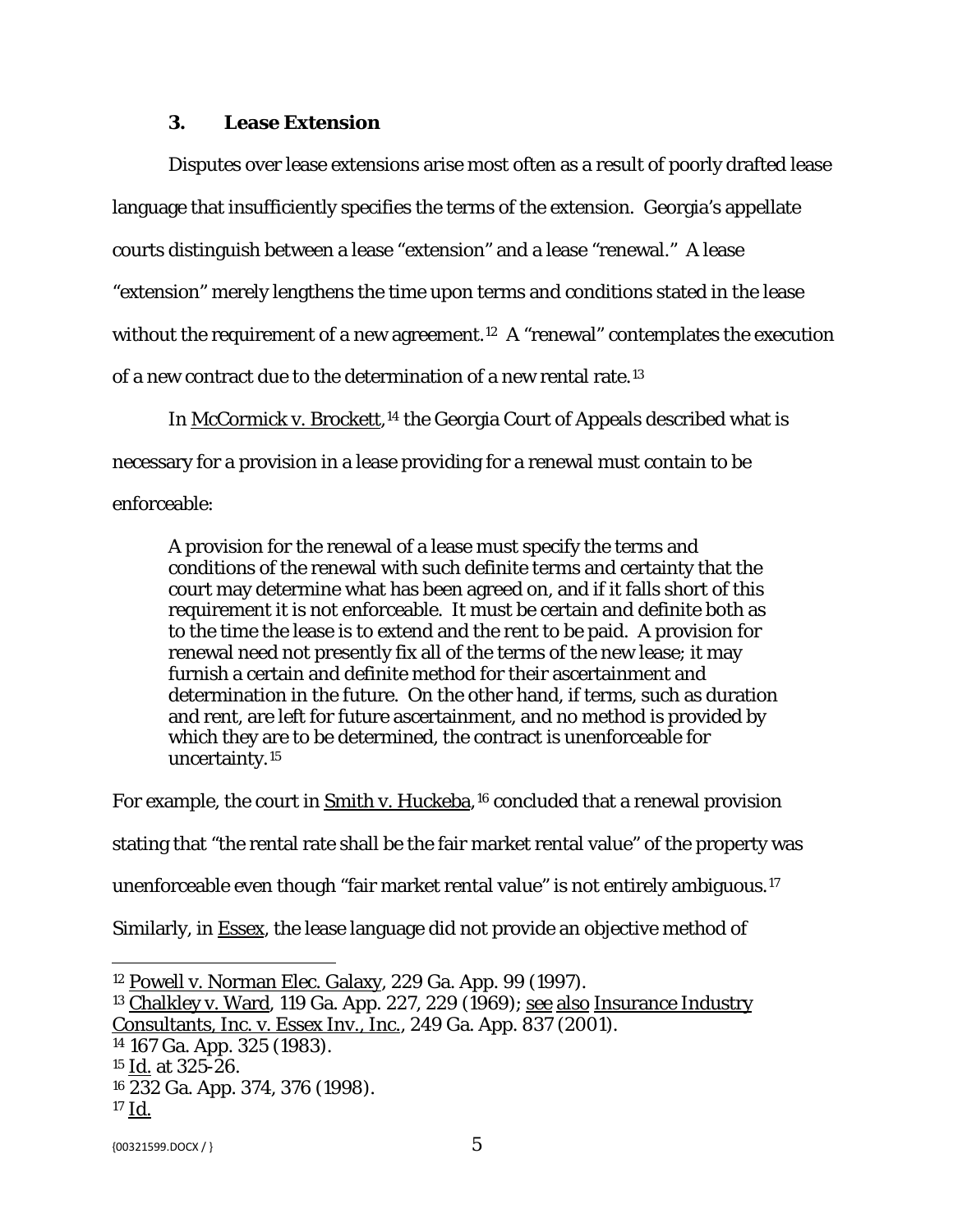ascertaining the fair market rental rate, did not define key terms like "comparable properties," "comparable premises," or "Northwest office submarket." Moreover, the lease did not specify the person or agency charged with selecting the key factors and ultimately determining the fair market rental rate. In both cases, the court concluded that the renewal provision was too ambiguous to be enforceable. In both Smith and Essex, the court concluded that the renewal provisions were not sufficiently definite or certain and were unenforceable.

### **B. Tenant Default: Rights, Remedies and Defenses**

The vast majority of tenant defaults stem from the tenant's failure to pay rent. Upon said failure, a landlord has three basic avenues of recourse: (1) dispossession; (2) distraint; and (3) a suit for rent.<sup>[18](#page-5-0)</sup> A landlord may pursue a suit for rent simultaneously with either a dispossessory or distraint proceeding. In commercial leases, the procedural provisions in the dispossessory and distress statutes may be contractually circumvented.

#### **1. Termination v. Dispossession Proceedings**

#### **a. Lease Termination**

Lease terms are almost always determined by the contractual language in the lease agreed to by the landlord and tenant. Most leases, however, describe a special set of events that give rise to the landlord's right to terminate the lease prior to the end of the contractually agreed upon lease term. These events usually include the tenant's failure to pay rent, violation of an express prohibition of the lease, and the like. When a landlord desires to terminate a lease prior to the expiration of the lease term, the lease typically requires the landlord to provide the tenant with notice prior to the termination.

<span id="page-5-0"></span><sup>18</sup> See O.C.G.A. §§ 44-7-50; 44-7-70.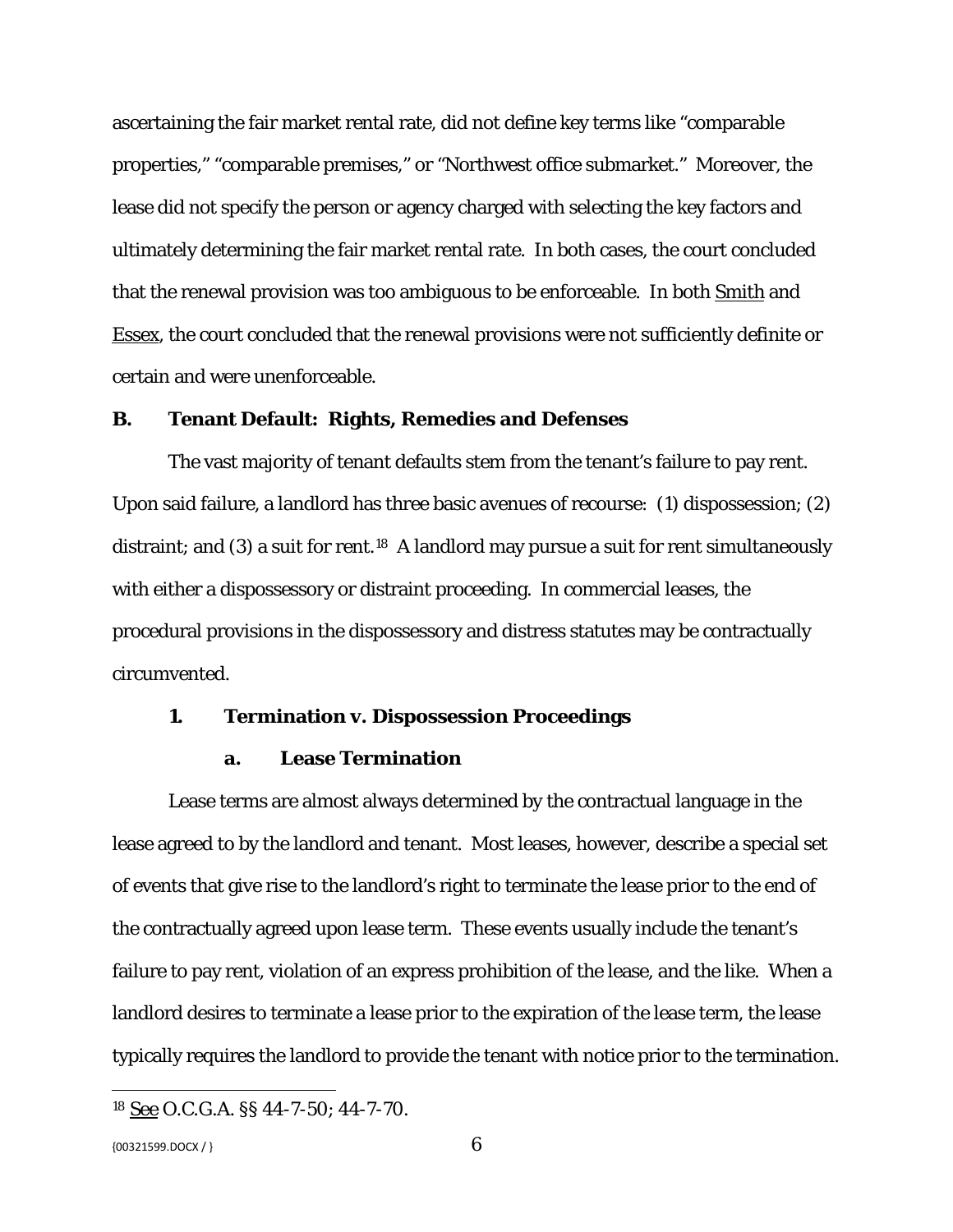If a lease expires by its terms, however, Georgia law provides that the lease is automatically terminated without the necessity of notice.[19](#page-6-0)

If a tenant defaults prior to the expiration of the term, the landlord must timely serve the tenant with a notice of default, a notice of termination, and finally a demand for possession as part of the landlord's effort to dispossess the tenant from the property. For example, in Wig Fashions, Inc. v. A-T-O Properties, <sup>[20](#page-6-1)</sup> the landlord sent the defaulting tenant four notices of default, threatening that the tenant's failure to cure the default in ten days "would result in termination." The Court of Appeals held that the landlord's subsequent dispossessory was unlawful because the letters did not terminate the lease, and at most could only be read to evidence the landlord's intent that the lease be terminated at the end of the ten day period. Therefore, the subsequent demand for possession was premature and ineffective.

A tenant may also desire to terminate a lease prior to the end of the lease term, and often times a landlord will allow such a surrender of the premises. In Lamb v. Gorman,<sup>[21](#page-6-2)</sup> the Georgia Court of Appeals stated:

[t]o complete the evidence of surrender, there must be evidence of something more than an inability on the part of the landlord to compel the tenant to remain in possession. There must be either possession on the part of the tenant, or such circumstances as compel the conclusion that the landlord consented to retake possession of his property.<sup>[22](#page-6-3)</sup>

Thus, documenting the surrender of possession of a leased premises is of paramount importance for a tenant.

<span id="page-6-0"></span><sup>19</sup> O.C.G.A. § 44-7-10.

<span id="page-6-1"></span><sup>20</sup> 145 Ga. App. 325 (1978).

<span id="page-6-2"></span><sup>21</sup> 16 Ga. App. 663 (1915).

<span id="page-6-3"></span><sup>22</sup> Id.

 ${00321599. \text{DOCX} / }$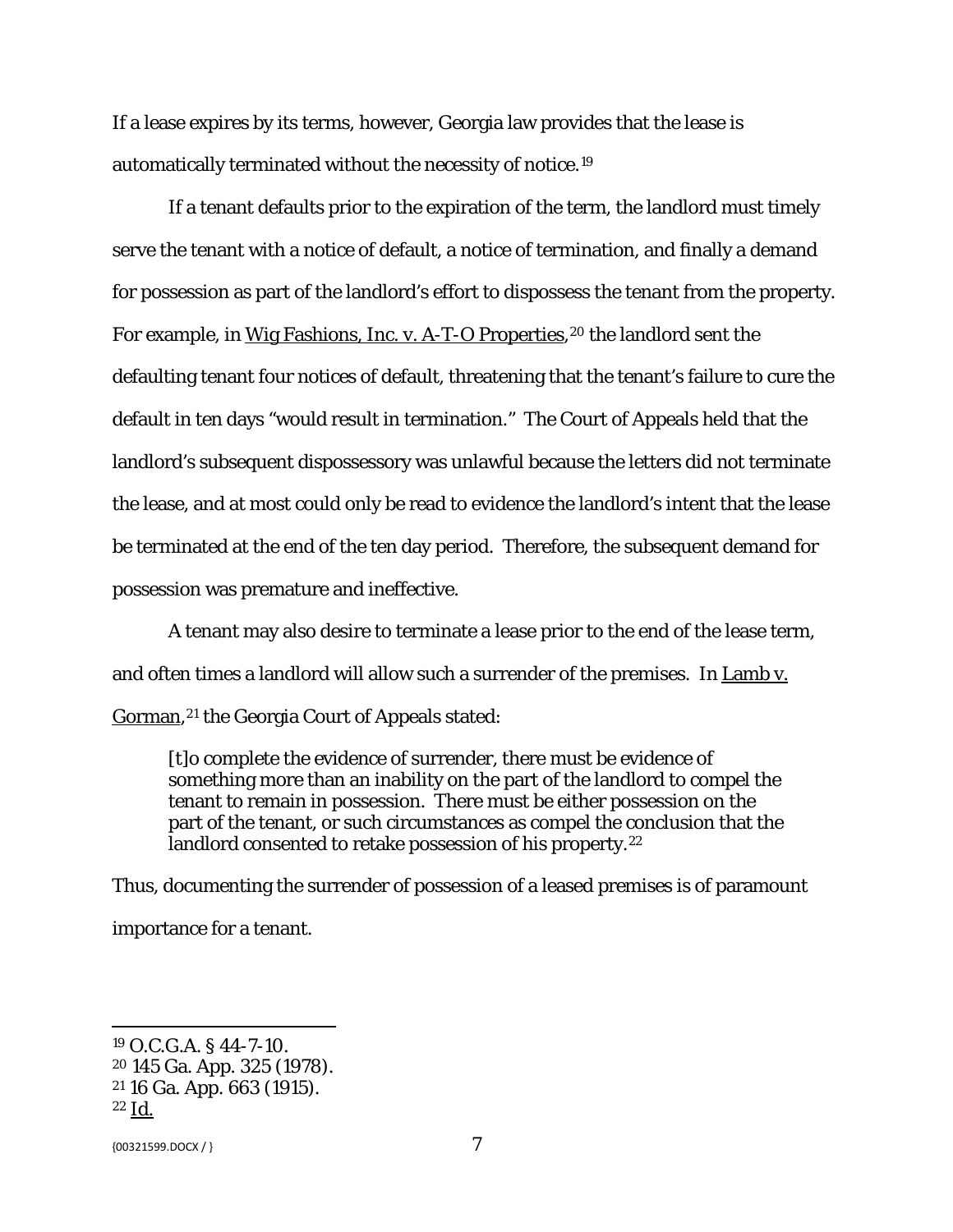### **b. Dispossessory Proceedings**

If a tenant does not voluntarily surrender possession of a leased premises either at the conclusion of the lease term or upon landlord's demand, the landlord will be forced to resort to Georgia's statutory dispossessory process. A landlord must demand possession of the premises prior to commencing a dispossessory proceeding.[23](#page-7-0) Demand may be written or oral, and, while there is no certain form, the demand must be "unequivocal, unconditional, and so certain that the tenant cannot reasonably misunderstand it." F.W. Woolworth v. Buford-Clairmont Co., <sup>24</sup> The demand must clearly state the reasons for the action.[25](#page-7-2) For example, if the landlord seeks to evict the tenant because the tenant failed to pay rent when due, that reason should be expressly stated in the demand for possession.

After the landlord has demand possession of the premises, but the tenant has failed or refused to surrender possession, the landlord may then proceed to institute a dispossessory proceeding under O.C.G.A. § 44-7-50, et seq. Georgia law provides three independent grounds for dispossession: (1) the tenant is holding over beyond the term of the lease; (2) the tenant failed to pay rent when due; or (3) the landlord desires possession of the premises held by a tenant at will or a tenant at sufferance. To initiate the dispossessory action, the landlord, his agent or attorney must make a sworn affidavit under oath of the facts giving rise to the landlord's right to dispossess the tenant.<sup>26</sup> If there are multiple grounds for dispossession, each ground must be stated separately and

<span id="page-7-0"></span><sup>23</sup> O.C.G.A. § 44-7-50.

<span id="page-7-1"></span><sup>&</sup>lt;sup>24</sup> 769 F.2d 1548, 1553 (11th Cir. 1985) (applying Georgia law); <u>see also Sandifer v. Long</u> Investors, Inc., 211 Ga. App. 757 (1994); Stephens v. Hous. Auth., 163 Ga. App. 97 (1982).

<span id="page-7-2"></span><sup>25</sup> Hous. Auth. of Dekalb v. Pyrtle, 167 Ga. App. 181, 183 (1983).

<span id="page-7-3"></span> $26$  O.C.G.A. § 44-7-50(a).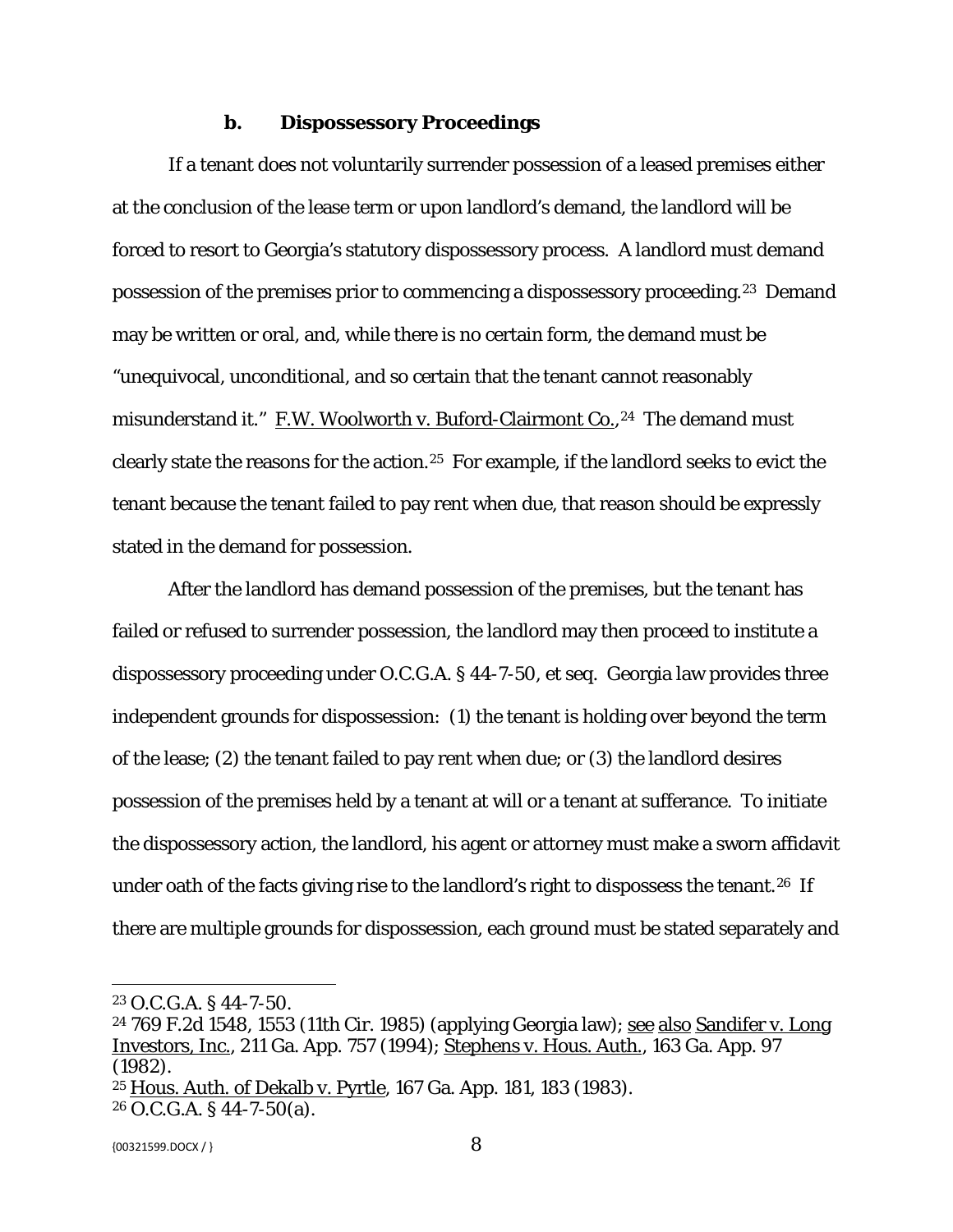positively. Further, the affidavit should not use "and/or" language as such language has been found to be too ambiguous to be effective.<sup>[27](#page-8-0)</sup>

After the landlord makes the affidavit, the court issues a summons commanding the tenant to answer within seven days from the date of the actual service, unless that date falls on a weekend or legal holiday.<sup>28</sup> Typically, each court has it own form affidavit and summons. The sheriff or other qualified individual must serve the affidavit and summons on the tenant, any person sui juris, or by "tack and mail" service.<sup>29</sup> In commercial real estate cases, "tack and mail" is only permissible when doing so is "reasonably calculated, under the circumstances, to afford notice."[30](#page-8-3) A careful attorney representing a landlord should also beware that "tack and mail" service only confers quasi-in-rem jurisdiction on the tenant, and if the tenant fails to answer, the court cannot render a judgment against the tenant for rent due.[31](#page-8-4) If the tenant fails to answer in the seven-day period, the landlord is entitled to a default judgment and writ of possession.[32](#page-8-5) If the tenant files an answer, the matter proceeds to trial.

### **c. Eviction Proceedings and Wrongful Eviction Remedies**

After the Court enters a writ of possession, the landlord must wait seven (7) days (or longer if ordered by the Court) before evicting the tenant.<sup>[33](#page-8-6)</sup> Then, the landlord may work with the local sheriff's office to schedule the eviction. The landlord is responsible for the cost of the eviction. The sheriff will post a 24-hours notice to the tenant. If the tenant does not leave, the sheriff will appear with the landlord to supervise the tenant's

<span id="page-8-5"></span><sup>32</sup> O.C.G.A. § 44-7-53(a).

<span id="page-8-0"></span><sup>27</sup> Taylor v. Carver State Bank, 177 Ga. App. 856 (1986) (abrogated on other grounds).  $28$  O.C.G.A. § 44-7-51(b).

<span id="page-8-2"></span><span id="page-8-1"></span><sup>29</sup> O.C.G.A. § 44-7-51(a).

<span id="page-8-3"></span><sup>30</sup> Davis v. Hybrid Indust., Inc., 142 Ga. App. 722 (1977).

<span id="page-8-4"></span><sup>31</sup> Hous. Auth. v. Hudson, 250 Ga. 109 (1982).

<span id="page-8-6"></span><sup>33</sup> O.C.G.A. § 44-7-55(a).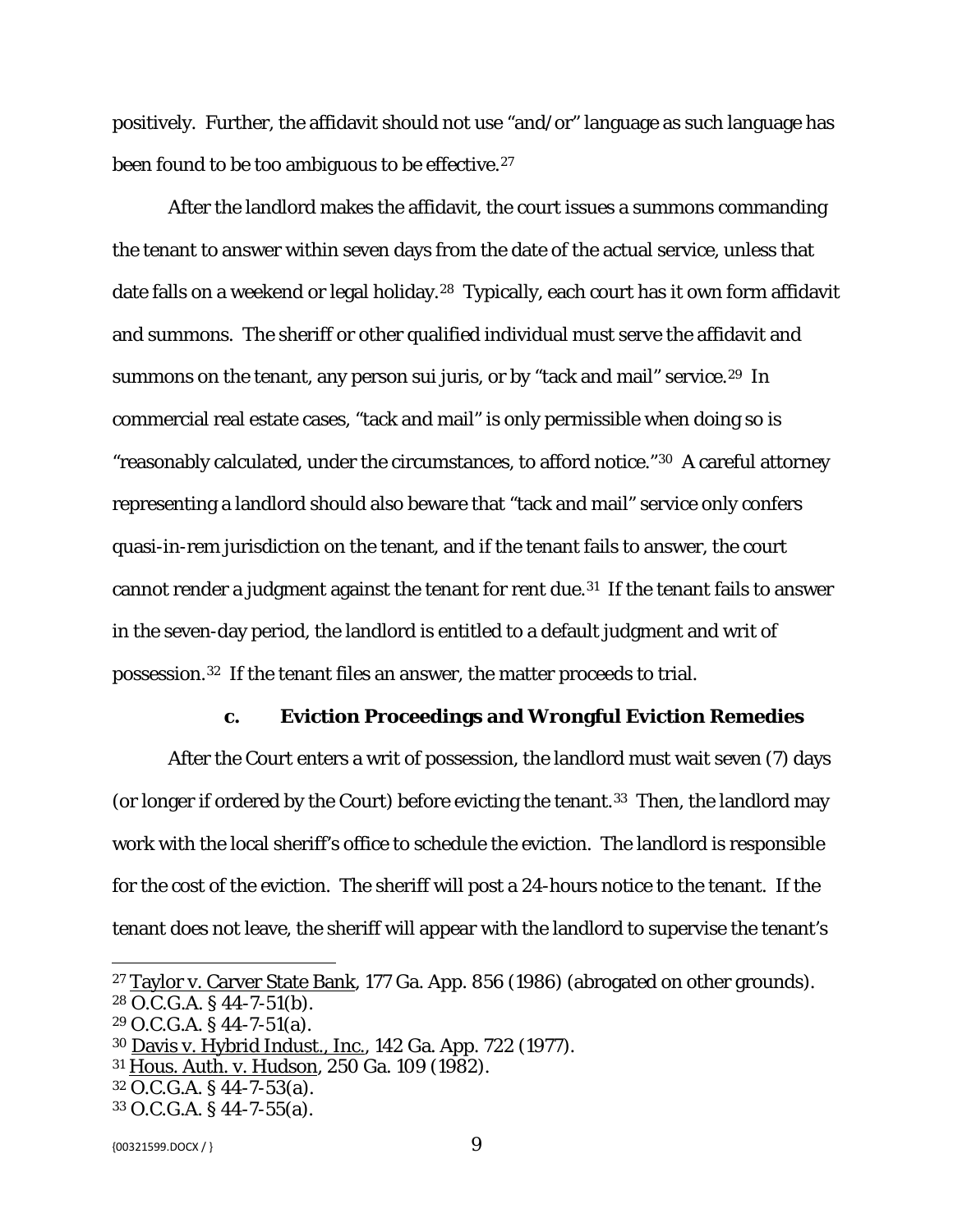eviction. The landlord is responsible for removing the tenant's personal belongings and placing them on landlord's land outside of the rented space.[34](#page-9-0) Once the tenant's belongings are removed, the landlord has no further legal obligation to keep or protect them and they are considered to be abandoned.

While commercial leases typically allow the landlord to engage in "self-help" evictions, this procedure is not recommended. Georgia courts have held that if a landlord evicts a tenant without first filing a dispossessory action and obtaining a writ of possession, or without following the dispossessory procedures for handling the tenant's personal property, the landlord can be held liable for wrongful eviction and trespass.[35](#page-9-1)  A valid writ of possession helps to protect the landlord from this liability in the event the tenant has a viable defense to the dispossession.

In following O.C.G.A. § 44-7-55(c), a landlord should be careful to place the tenant's personal property removed from the premises on some portion of the property owned by the landlord, or some other location as approved by the sheriff (such as a sidewalk). Otherwise, a court could find that the personal property is not deemed abandoned and that the landlord is liable to the tenant for conversion. For example, In Higgins v. Benny's Venture, Inc.,<sup>[36](#page-9-2)</sup> the property in question was "left in place" when the writ was executed with instruction to the landlord by the sheriff to allow the tenant to later remove the property.[37](#page-9-3) In this instance, the Georgia Court of Appeals held that the property was "not place don some portion of the landlord's property as required by the

<span id="page-9-2"></span><sup>36</sup> 309 Ga. App. 102 (2011).

<span id="page-9-0"></span><sup>34</sup> O.C.G.A. § 44-7-55(c).

<span id="page-9-1"></span><sup>35</sup> Ikomoni v. Executive Asset Mgmt., LLC, 309 Ga. App. 81, 84 (2011).

<span id="page-9-3"></span><sup>37</sup> Id. at 104.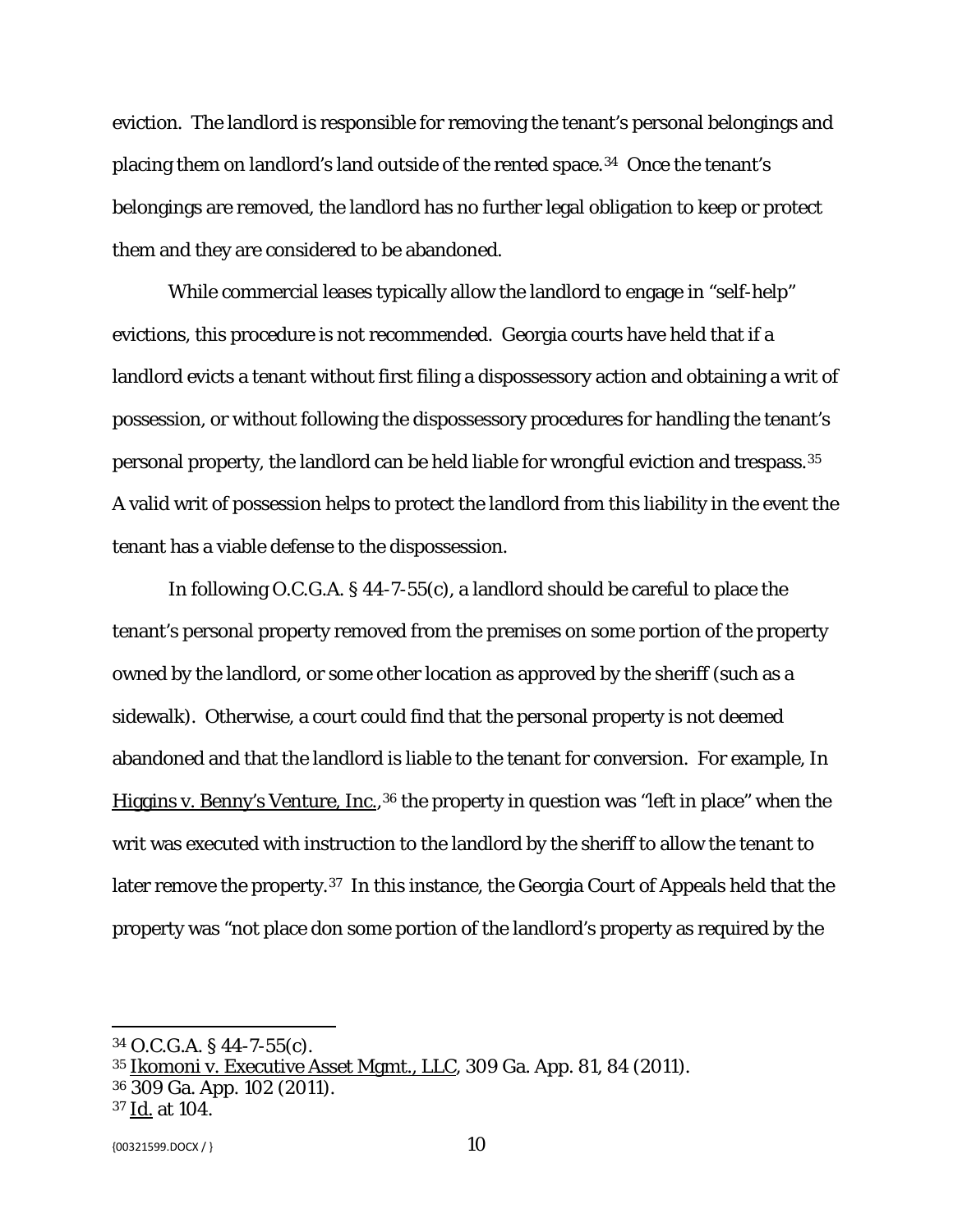statute, and it was therefore not abandoned."<sup>[38](#page-10-0)</sup> Similarly, in Washington v. Harris,<sup>[39](#page-10-1)</sup> the Georgia Court of Appeals held that a landlord who had obtained a writ of possession could be liable for conversion because, instead of placing the tenant's property on some portion of the land, the landlord "hired a salvage crew to simply remove [the tenant's] personal property . . . with no consideration given as to its ultimate fate."[40](#page-10-2) Thus, the tenant's property was not deemed abandoned.<sup>41</sup>

If the writ is overturned on appeal but the landlord has nonetheless carried out the eviction, the landlord will not be liable for wrongful eviction.<sup>[42](#page-10-4)</sup> "A landlord who obtains a writ of possession and follows all of the legal requirements for executing that writ may not be held liable in tort for those lawful actions on the *sole basis* that the writ is later vacated."[43](#page-10-5) 

### **2. Distress Proceedings**

"Distraint" is a right the landlord has to cause the tenant's property to be seized to satisfy the tenant's rental obligations. Georgia law gives a landlord a general lien on his tenant's leviable property.<sup>44</sup> The method of enforcing this lien is known as a distress proceeding, and is governed by O.C.G.A. § 44-7-70, *et seq.* In Georgia, distrain is a seldom-utilized statutory procedure. The statute requires that the tenant be provided with notice and the opportunity for a hearing prior to seizure of his property, which

<span id="page-10-0"></span><sup>38</sup> Id.

<span id="page-10-1"></span><sup>39</sup> 299 Ga. App. 335 (2009).

<span id="page-10-2"></span><sup>40</sup> Id. at 339.

<span id="page-10-3"></span><sup>41</sup> Id.

<span id="page-10-4"></span><sup>&</sup>lt;sup>42</sup> See Stringer v. Bugg, 254 Ga. App. 745, 747 (2002); <u>see also Smith v. Republic Realty</u> Serv., Inc., 216 Ga. App. 736, 736 (1995).

<span id="page-10-5"></span><sup>43</sup> Fennelly v. Lyons, 333 Ga. App. 96, 105 (2015).

<span id="page-10-6"></span><sup>44</sup> O.C.G.A. § 44-14-341.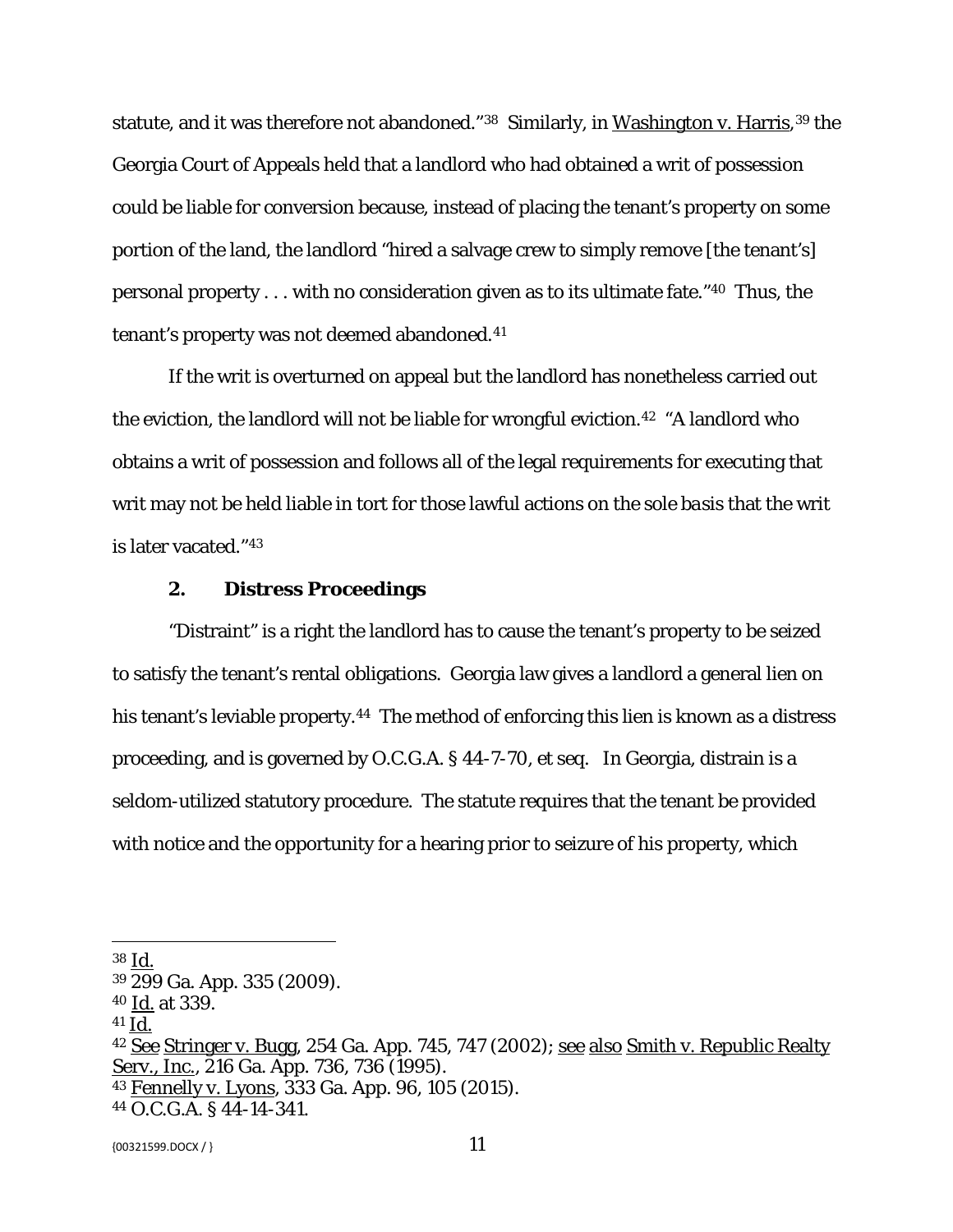effectively gives the tenant an opportunity to conceal or remove his property from the leased premises out of the landlord's reach.

### **3. Collection of Rent Disputes**

A landlord may assert an action against a tenant for past-due rent as a stand alone action, or in conjunction with a dispossessory proceeding.[45](#page-11-0) If the latter, the same procedures for dispossessory proceedings discussed in Section B.1., above, must be followed.

Generally, when a landlord evicts a tenant and takes possession of the premises, the lease is terminated and the right to claim rent which accrues after the eviction is extinguished.<sup>46</sup> However, parties to a lease agreement may contract in advance to hold the tenant liable for rent accruing after an eviction, deducting therefrom only the amounts recovered by the landlord for reletting the premises. Such a provision must be explicit and detailed, and must clearly and unequivocally demonstrate the parties' intention to hold the tenant liable for rent that accrues after an eviction.<sup>47</sup>

Some commercial leases also contain a rent acceleration provision. A landlord may only accelerate rent for the balance of the lease term if the lease contains such an acceleration clause.[48](#page-11-3) Georgia courts view these rent acceleration clauses as liquidated damages provisions.[49](#page-11-4) To be enforceable, an accelerated rent provision must therefore meet the three-part test for liquidated damages set forth in Southeastern Land Fund, Inc. v. Real Estate World, Inc., <sup>[50](#page-11-5)</sup> (1) the injury caused by the breach must be difficult or

<span id="page-11-0"></span><sup>45</sup> O.C.G.A. § 44-7-55(a).

<span id="page-11-1"></span><sup>46</sup> Peterson v. P.C. Towers, L.P., 206 Ga. App. 591 (1992).

<span id="page-11-2"></span><sup>47</sup> Id.

<span id="page-11-3"></span><sup>48</sup> Kasum Communications, Inc. v. CPI N. Druid Co., 135 Ga. App. 314 (1975).

<span id="page-11-4"></span><sup>49</sup> Peterson, 206 Ga. App. 591.

<span id="page-11-5"></span><sup>50</sup> 237 Ga. 227 (1976).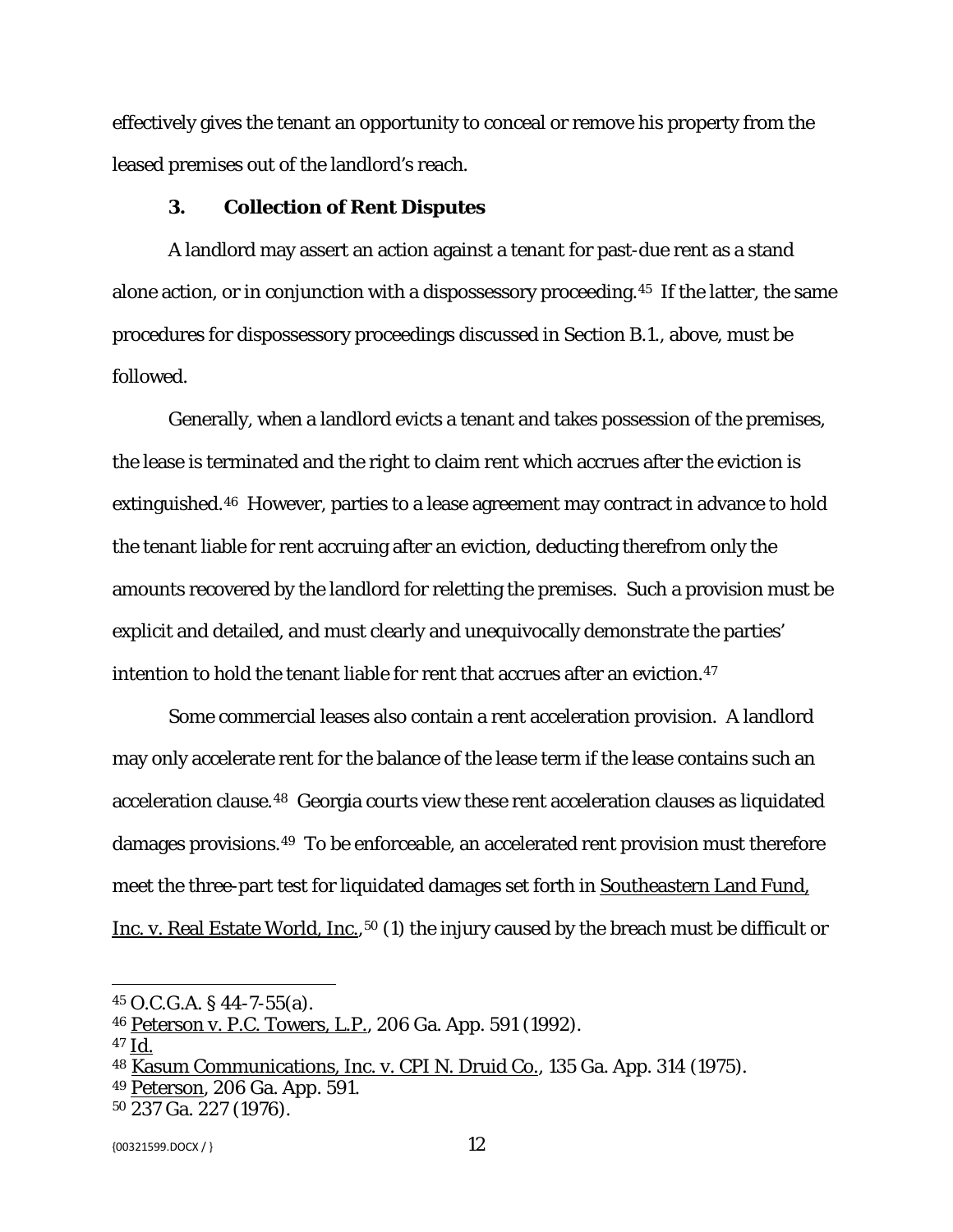impossible of accurate estimation; (2) the parties must intend to provide for damages rather than for a penalty; and (3) the sum stipulated must be a reasonable pre-estimate of the probable loss.<sup>51</sup> Rent acceleration clauses that allow the landlord to collect the entire future rent without reducing the sum to present value or without deducting the present value of the future rental value of the premises during the remaining lease term are likely unenforceable.

If a landlord evicts a tenant or terminates the lease, the landlord's right to future rent is extinguished absent a lease provision to the contrary.[52](#page-12-1) Georgia courts have endorsed two types of lease provisions that permit the recovery of future rents when the landlord evicts the tenant. In Hardin v. Macon Mall,<sup>[53](#page-12-2)</sup> the court approved of a lease provision that permitted the landlord to recover each month the deficiency between (i) the amount of rent due that month; and (ii) the amount of rent the landlord collected that month. In Mullis v. Shaheen,<sup>[54](#page-12-3)</sup> the court approved of a lease provision that permitted the landlord to accelerate "the worth at the time of termination of the difference between the rent under the lease and that for which the premises was relet, if any, for the remainder of the lease."[55](#page-12-4)

When the tenant abandons the premises, the landlord may accept the abandonment and sue at once for "the excess of the rent reserved under the lease agreement over the reasonable rental value of the premises at the time of the breach."[56](#page-12-5)  The landlord may also elect not to accept the abandonment and to treat the lease as

 $\overline{\phantom{a}}$ 

 ${13}$ 

<span id="page-12-0"></span><sup>51</sup> Id.

<span id="page-12-1"></span><sup>52</sup> Mullis v. Shaheen, 217 Ga. App. 277 (1995).

<span id="page-12-2"></span><sup>53</sup> 169 Ga. App. 793 (1984).

<span id="page-12-3"></span><sup>54</sup> 217 Ga. App. 277 (1995).

<span id="page-12-4"></span><sup>55</sup> Id.

<span id="page-12-5"></span><sup>56</sup> Piggly Wiggly S., Inc. v. Eastgate Assoc., Inc., 195 Ga. App. 19 (1990).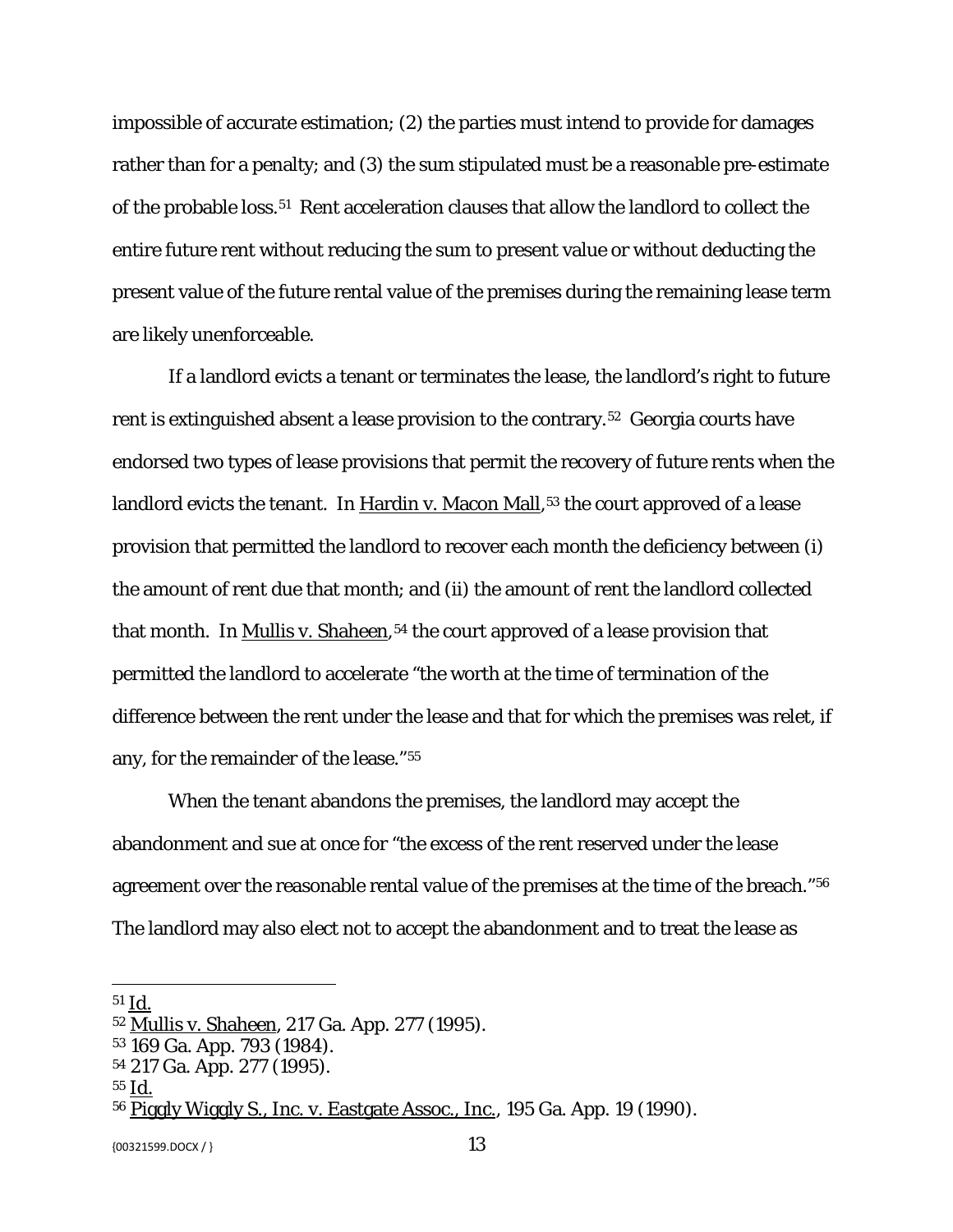remaining in full force and effect, in which even the landlord may permit the premises to remain vacant while collecting the agreed upon rent from the original tenant, or obtain another tenant while holding the original tenant liable for any deficiency that may occur.[57](#page-13-0)

How, then, should a landlord recover rent that accrues subsequent to filing suit? In a statutory eviction proceeding, a landlord is entitled to all rent that is due.<sup>58</sup> In a civil action to recover rents, "each installment under a [lease] contract constitutes a different cause of action on which an action can be brought, even though all are provided in the same contract."[59](#page-13-2) "In order to recover rents that become due after commencement of an action seeking rents that are already past due, a plaintiff must amend his original complaint under O.C.G.A. § 9-11-15(a), supplement his pleadings under O.C.G.A. § 9-11-15(d), or try the additional issues with the express or implied consent of the other party in accordance with O.C.G.A. § 9-11-15(b)."[60](#page-13-3) Alternatively, once the landlord establishes liability judicially, the landlord should be entitled to initiate successive suits in the future to obtain the actual amount of damages suffered on account of the prior default.

A landlord may also recover amounts in addition to past due rent, including interest, default interest, late fees, and attorney's fees. Most lease agreements provide that unpaid rent is subject to interest at some agreed upon rate, subject to usury restrictions. Georgia's usury restrictions provide that if the late rent installment is

<span id="page-13-0"></span><sup>57</sup> Crolley v. Crow-Childress-Mobley #2, 190 Ga. App. 496 (1989); Love v. McDevitt, 114 Ga. app. 734 (1966).

<span id="page-13-1"></span><sup>58</sup> O.C.G.A. § 44-7-50(a).

<span id="page-13-2"></span><sup>59</sup> Dwyer v. Anand, 210 Ga. App. 419 (1993).

<span id="page-13-3"></span><sup>60</sup> Id.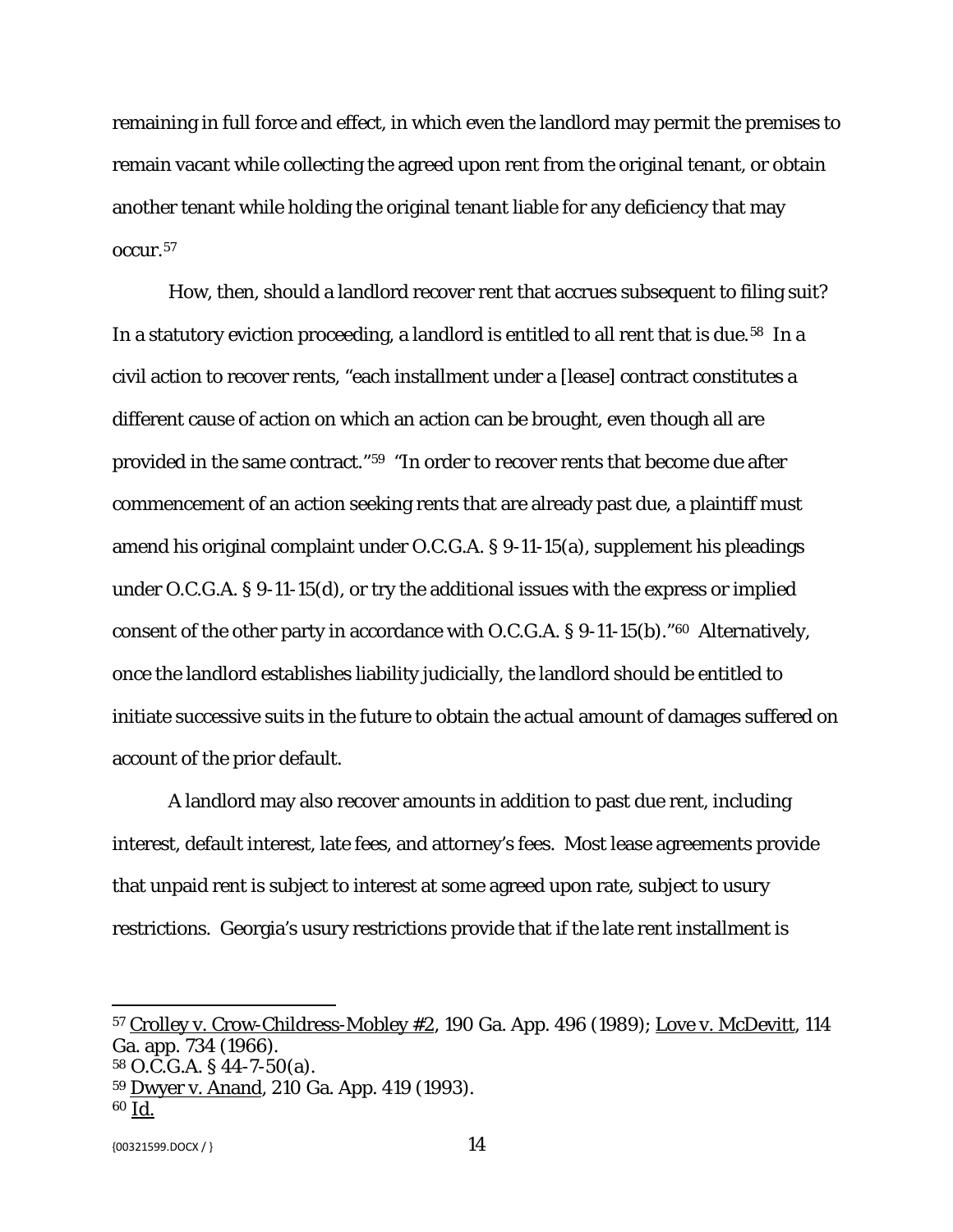\$3,000 or less, the interest rate shall not exceed 16% per annum simple interest.<sup>61</sup> There are no civil usury limitations on sums in excess of \$3,000 per month, but criminal usury provisions limit interest to 5% per month.<sup>[62](#page-14-1)</sup> Generally, sums owed under contracts that do not specify an interest rate will bear interest at 7% per annum from the due date.[63](#page-14-2)

Georgia law permits a landlord to assess a late charge against a tenant for failing to pay any sum in a timely manner so long as such late charge satisfies the three-part Southeastern Land Fund test for liquidated damages. Courts look at late charges as reasonable pre-estimates of additional administrative, bookkeeping and clerical expenses resulting from the tenant's late payment.<sup>64</sup>

Where a lease does not contain an obligation for the tenant to pay landlord's attorney's fees in pursuit of collections, the landlord typically cannot recover fees.[65](#page-14-4)  However, a landlord may seek fees where the defendant tenant has "acted in bad faith, been stubbornly litigious, or has caused the plaintiff unnecessary trouble and expense."[66](#page-14-5)

Where a lease does contain an obligation for the tenant to pay the landlord's attorney's fees in pursuit of collections, O.C.G.A. § 13-1-11 provides the procedures for

<span id="page-14-0"></span> $61$  O.C.G.A. § 7-4-2(a)(2).

<span id="page-14-1"></span><sup>62</sup> O.C.G.A. § 7-4-18(a).

<span id="page-14-2"></span><sup>63</sup> O.C.G.A. § 44-7-16 (all unpaid rent shall bear interest); O.C.G.A. § 7-4-2(a) (setting the legal rate of interest).

<span id="page-14-3"></span><sup>&</sup>lt;sup>64</sup> Oami v. Delk Interchange, Ltd., 194 Ga. App. 640 (1989); <u>Krupp Realty Co. v. Joel</u>, 168 Ga. App. 480 (1983).

<span id="page-14-4"></span><sup>&</sup>lt;sup>65</sup> See O.C.G.A. § 13-6-11 ("the expenses of litigation generally shall not be allowed as part of the damages").

<span id="page-14-5"></span><sup>66</sup> Id.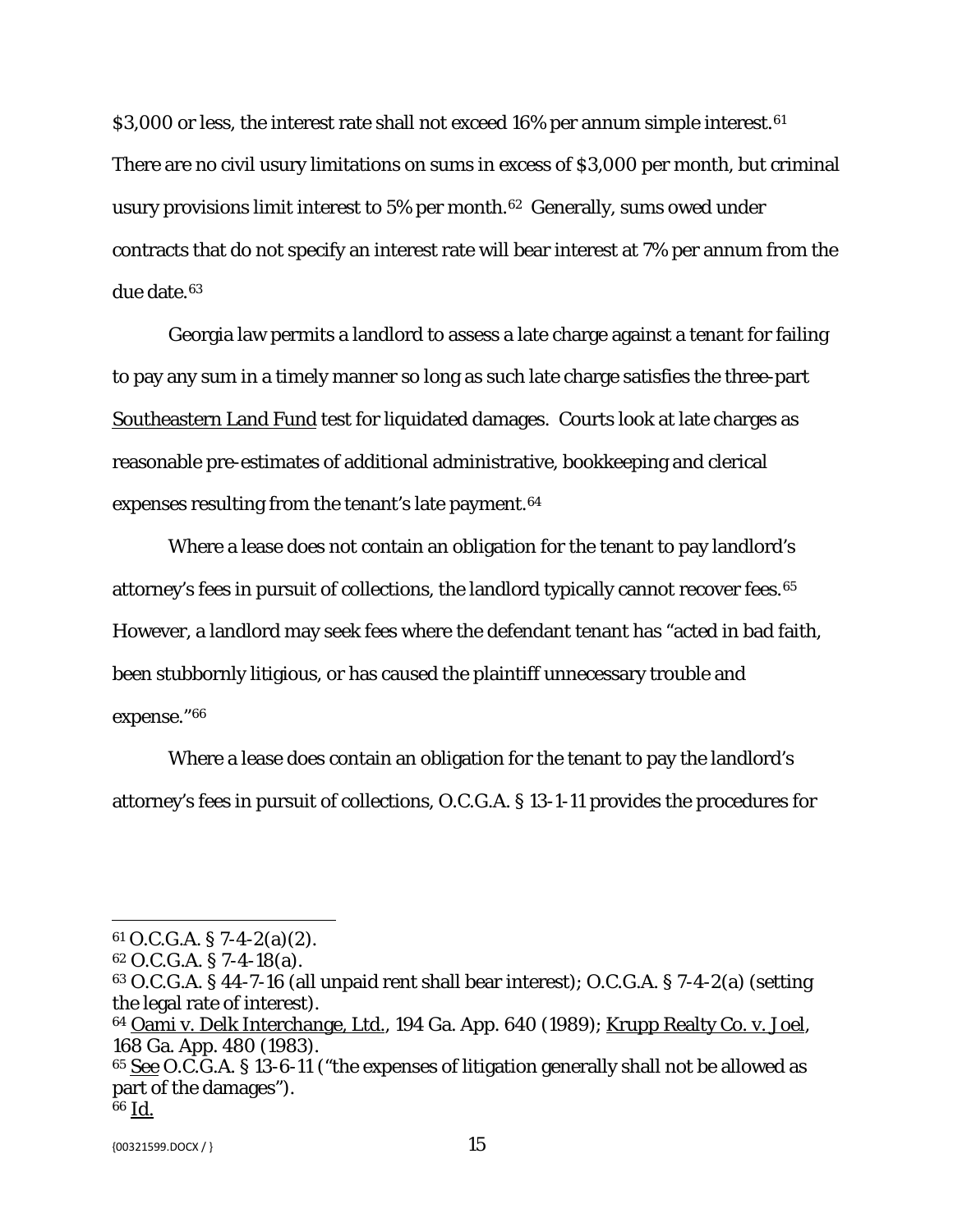recovery.[67](#page-15-0) For collection of attorney's fees, the statute requires that the lease must include an obligation to pay attorney's fees; the debt (i.e., rent obligation) must have matured; written notice must be given to the debtor informing him that he has ten days from receipt of the notice to pay the debt in order to avoid attorney's fees; the ten-day period must expire without payment of the debt (and any interest thereon) in full; and the debt must be collected through an attorney at law.[68](#page-15-1)

If the landlord complies with O.C.G.A. § 13-1-11 and the lease provides that the tenant will pay attorney's fees equal to a specified percentage of the amount owed, the percentage may not exceed 15%.[69](#page-15-2) If the landlord complies with O.C.G.A. § 13-1-11 and the lease provides that the tenant will pay "reasonable attorney's fees" without specifying a percentage, the landlord is entitled to collect 15% of the first \$500 owed, and 10% of any sums over \$500.[70](#page-15-3) Prevailing party attorney's fees provisions are also allowed in Georgia.[71](#page-15-4)

# **C. Jury Trial Waiver and Venue Provisions**

### **1. Jury Trial Waiver**

While most leases contain boilerplate language regarding a waiver of the right to a jury trial, the Georgia Supreme Court has held that pre-litigation contractual waivers of the right to trial by jury are unenforceable in cases tried under Georgia law.[72](#page-15-5)  Consequently, most, if not all, standard jury waivers in form leases and guaranty

<span id="page-15-2"></span><sup>69</sup> O.C.G.A. § 13-1-11(a)(1).

<span id="page-15-0"></span><sup>67</sup> See Georgia Color Farms, Inc. v. KKL Ltd. P'ship, 234 Ga. App. 849 (1998) (a lease is "evidence of indebtedness" under O.C.G.A. § 13-1-11 and falls within the ambit of the statute).

<span id="page-15-1"></span><sup>68</sup> O.C.G.A. § 13-1-11(a)(3).

<span id="page-15-3"></span><sup>70</sup> O.C.G.A. § 13-1-11(a)(2).

<span id="page-15-4"></span><sup>71</sup> Georgia Color Farms, 234 Ga. App. 849.

<span id="page-15-5"></span><sup>72</sup> Bank South, N.A. v. Howard, 264 Ga. 339 (1994).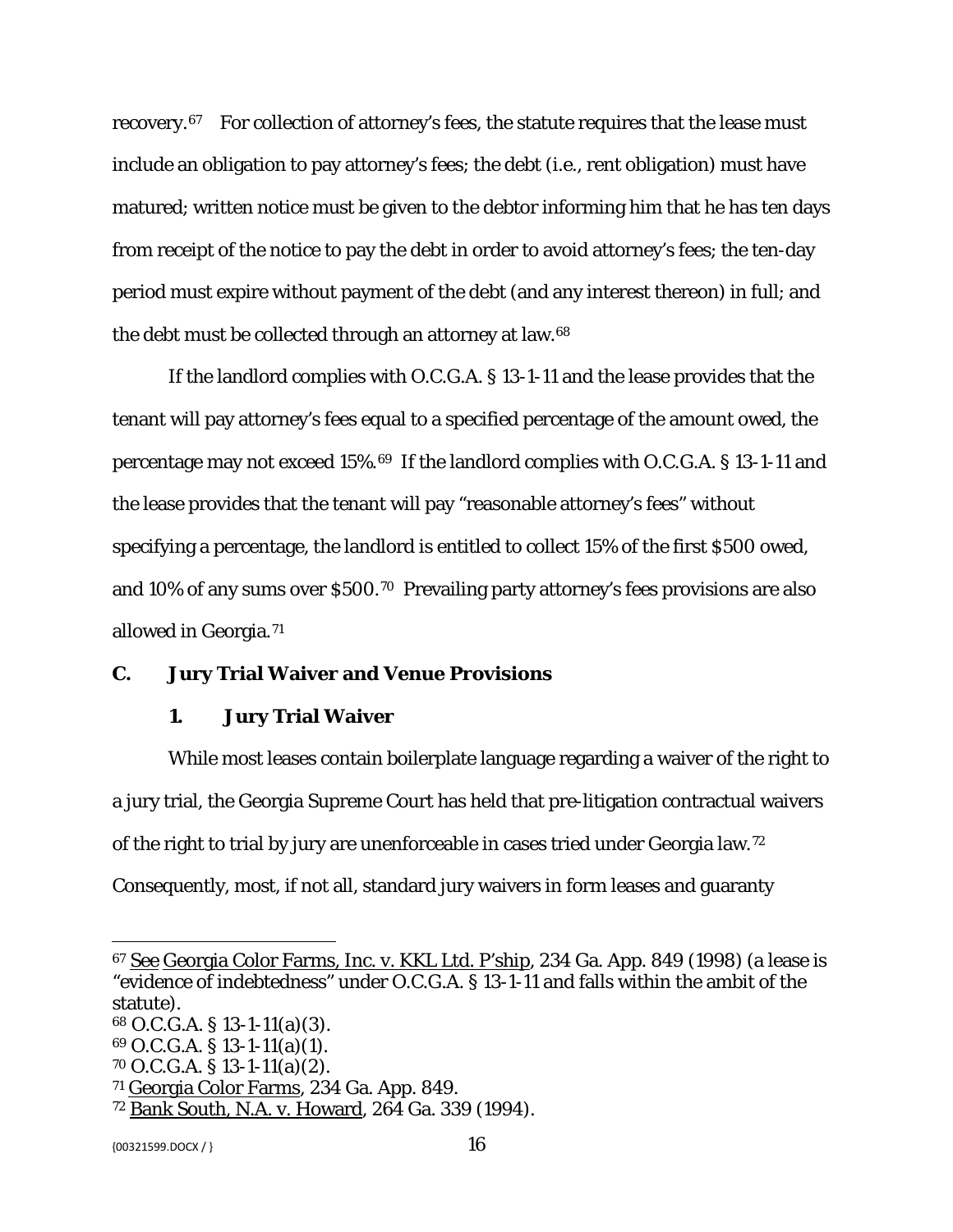agreements are unenforceable as a matter of law. While most leases contain a severability provision addressing scenarios where particular concepts are deemed unenforceable, a prudent practitioner should not allow such language to make it into a lease, much less attempt to enforce it in court. At a minimum, the lease should qualify the jury trial waiver as only being valid "to the extent permitted by applicable law."

### **2. Venue Provisions**

Under O.C.G.A. § 14-2-510(b)(2), venue in contract actions is proper "in that county in this state where the contract to be enforced was made or is to be performed, if the corporation has an office and transacts business in that county." Accordingly, in most commercial lease scenarios, a landlord's suit against a tenant under the lease for unpaid rent is proper in the county where the premises is located.

This reality is also driven by the dispossessory statute's requirement that a suit for dispossession should be brought in the county where the property is located.[73](#page-16-0) This is not so much a venue rule as one of jurisdiction, as a court in a county other than where the property is located does not have subject matter jurisdiction to hear a dispossessory action.

## **D. Notable Recent Cases**

Anglin v. Moore,<sup>[74](#page-16-1)</sup> is an example of Georgia law's disfavor of a landlord's selfhelp eviction remedies. In Anglin, after the tenants were late on their rent, the landlord cut off water to the rented premises, changed the locks, and went through the tenants' personal property. After engaging in these self-help remedies, the landlord filed a dispossessory action in magistrate court. The tenants answered and counterclaimed for

 ${17}$ 

<span id="page-16-0"></span><sup>73</sup> O.C.G.A. § 44-7-50.

<span id="page-16-1"></span><sup>74</sup> 332 Ga. App. 346 (2015).